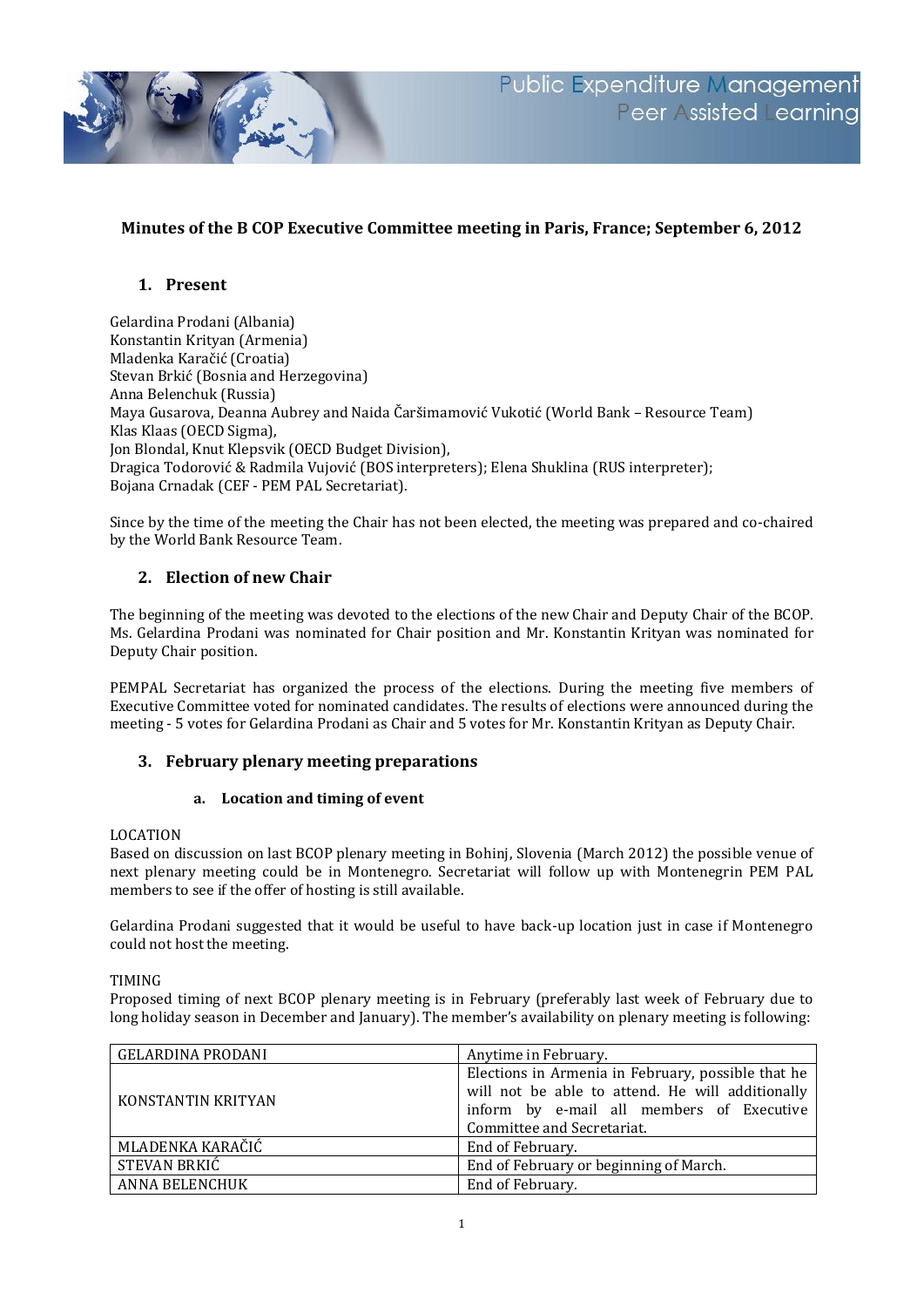The Executive Committee has reached a decision to wait for respond of Konstantin Krityan on availability to participate at the meeting in last week of February.

# **b. Plans for developing agenda - listing of areas of interest**

Naida Čaršimamović Vukotić presented prepared list of potential issues for next plenary meeting. The list was prepared based on conclusions of last meeting of Executive Committee in Tallinn, Estonia (June 2012). It was also suggested that it would be useful to receive the feedback from other members of BCOP about possible agenda.

The members discussed the format of the meeting and it was agreed that it is useful to have both presentations and working group discussions each day.

It was agreed that the World Bank Resource Team will draft the initial Agenda based on the list of potential issues and circulate to the members of Executive Committee for comments.

### **c. Showcasing of French approach**

The participants discussed if French speaker, presented during the Cross COP meeting in Paris, should be invited to the workshop. Most of the participants found Frank Mordacq's presentation on Organic Budget Law and lessons from its implementation extremely useful and would be happy to invite him to BCOP plenary. The Resource Team will take it into account when drafting the Agenda for discussion.

# **d. Decision on community building activities (Beverly Trayner?)**

During the meeting the role of external (outsourced) facilitator was discussed. The Resource Team expressed a position that the next plenary meeting could be prepared without outsourced facilitator and facilitation of the sessions can be undertaken whether by members of BCOP Executive Committee or by the Resource Team. However, Deanna Aubrey has shared an idea to consider a half day workshop for the Executive Committee with Beverly Trayner, Professional Facilitator on Communities of Practies, who advised and coached IACOP members on community development and operation . The timing of workshop would be a day before the beginning of plenary meeting.

The Secretariat raised the question of high cost of such a workshop, especially since Ms. Trayner is situated on west coast of USA and possibility of hiring the expert closer to region of PEM PAL network.

It was agreed to undertake simple value for money analysis of such a workshop, by requesting Ms. Trayner to send examples of the training sessions agendas on the one hand and on the other hand to undertake costs analysis. Secretariat will follow up and prepare the cost analysis of such workshop (fee + travel and accommodation costs).

#### **e. Involvement of MoF Afghanistan**

The Resource Team briefed the participants about the request from Afghanistan UNDP Office regarding participation of Afghanistan MoF budget staff in BCOP activities. Members agreed with participation of delegates from MoF Afghanistan in next plenary meeting. The cost of accommodation and travel should be covered by their institution and not PEM PAL.

Their participation on study tours is not desired due to limited number of space for each study tour.

The Resource Team would communicate the decision to Afghanistan UNDP Office.

# **f. Knowledge products**

The discussion continued also in direction of format of next plenary meeting. Gelardina Prodani suggested that the agenda is divided in two parts - in morning plenary session with presentation of good practice and in afternoon the workshop with discussion sessions (group work). The rest of members agreed with this proposal.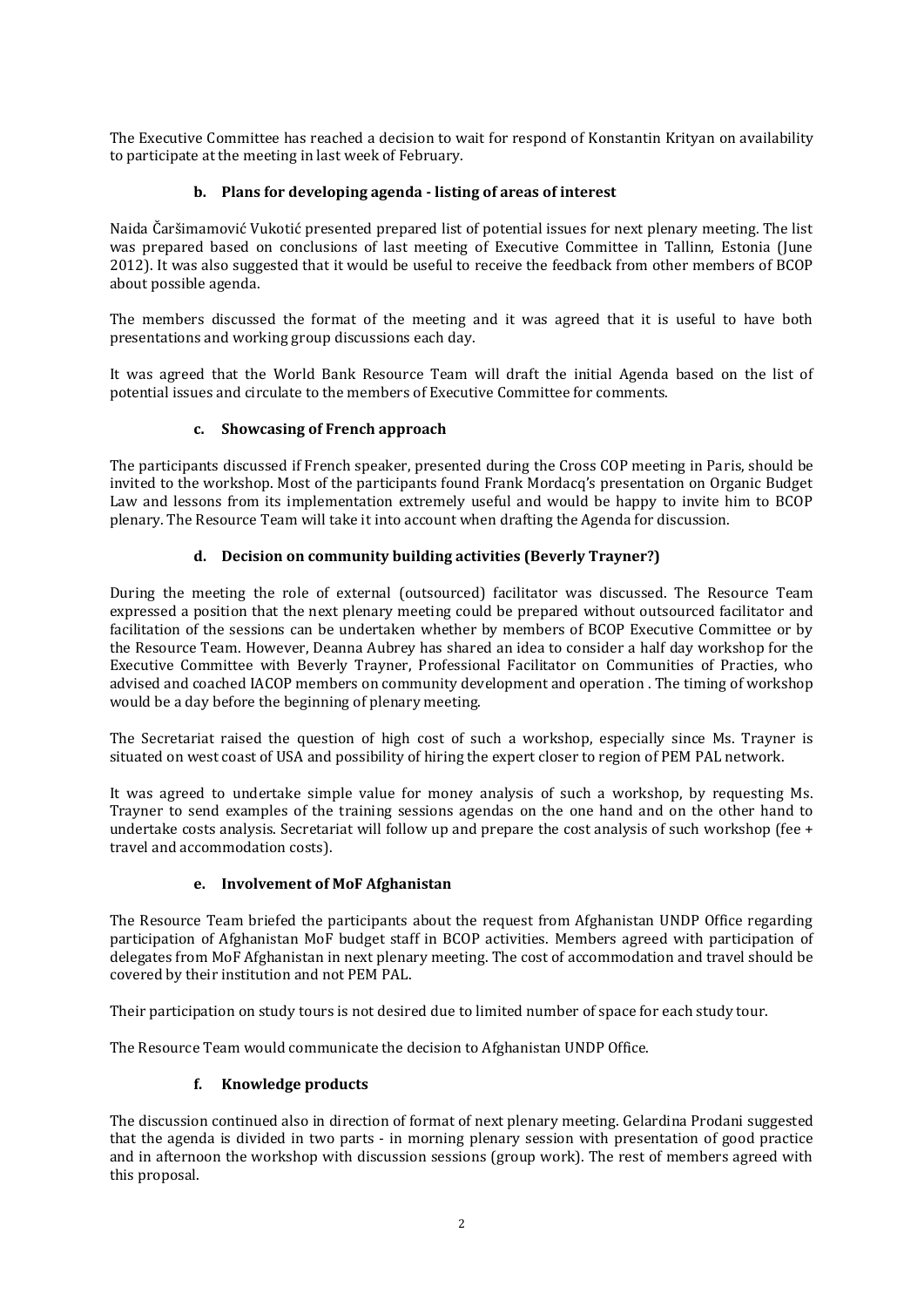#### **4. Study tour on IT solutions in budget preparation a. Croatia and Georgia systems**

By the meeting the Secretariat has not received final information from Croatia and Georgia. Both countries have promised to provide this information by the end of summer season. Secretariat will follow up on the request for information.

Delegation of up 10 representatives (Bosnia and Herzegovina, Serbia, Montenegro, and Macedonia) would like to attend the visit tour in Croatia or Georgia to examine IT solutions in budget preparation of respective country (possible timing in April). Each country can send 2 participants (in total 8 participants), the rest of place can be offered to the members of BCOP Executive Committee (up to 2).

### **b. Secretariat processes for study tours**

Naida Čaršimamović Vukotić will together with representative of Bosnia and Herzegovina, Stevan Brkić, prepare the study visit, the Secretariat will offer logistical support. Documentation about the study tours can be found at PEM PAL web page ([www.pempal.org/data/upload/files/2012/04/guidelines-for-the-pem-pal-study](http://www.pempal.org/data/upload/files/2012/04/guidelines-for-the-pem-pal-study-visits_nov2011_eng.pdf)visits nov2011 eng.pdf).

### **c. Next steps**

In following weeks Naida Čaršimamović Vukotić will follow up with potential hosts on the specifics of their IT solutions and will then inform the Executive Committee and study tour participants about the options. Secretariat will also research the prices of accommodation and flight tickets in respective countries.

### **5. Study tour on health and education financing a. Timing**

PEM PAL member countries Albania, Kosovo, Belarus, Turkey and Kyrgyz Republic expressed interest for study tour in area of health and education financing in England.

The leading member of resource team for this study tour is Maya Gusarova.

The Resource Team raised concerns to be able to cover both health and education under the same study visit as sectoral schemes are totally different. Klas Klaas pointed out that health financing in England is not the ideal case study. Therefore, it was agreed to focus on the UK education sector.

Secretariat will research the prices of accommodation and flight tickets in respective countries (possible timing of study tour is January or April).

# **6. OECD Budget Practices and Procedures Survey**

The OECD Budget Division briefed the Executive Committee members on the ongoing work on various surveys in the area of budget management. The ongoing work includes four different surveys:

- 1. Performance Budgeting survey
- 2. Budgeting Practices and Procedures survey
- 3. Accounting, Reporting and Auditing survey
- 4. Fiscal Councils and the Role of the Legislature

The OECD conducts these surveys first among OECD member countries (which includes Turkey of PEMPAL member countries) and in some larger economic players that have partnership with the OECD (this includes Russian Federation, also one of the PEMPAL member countries).